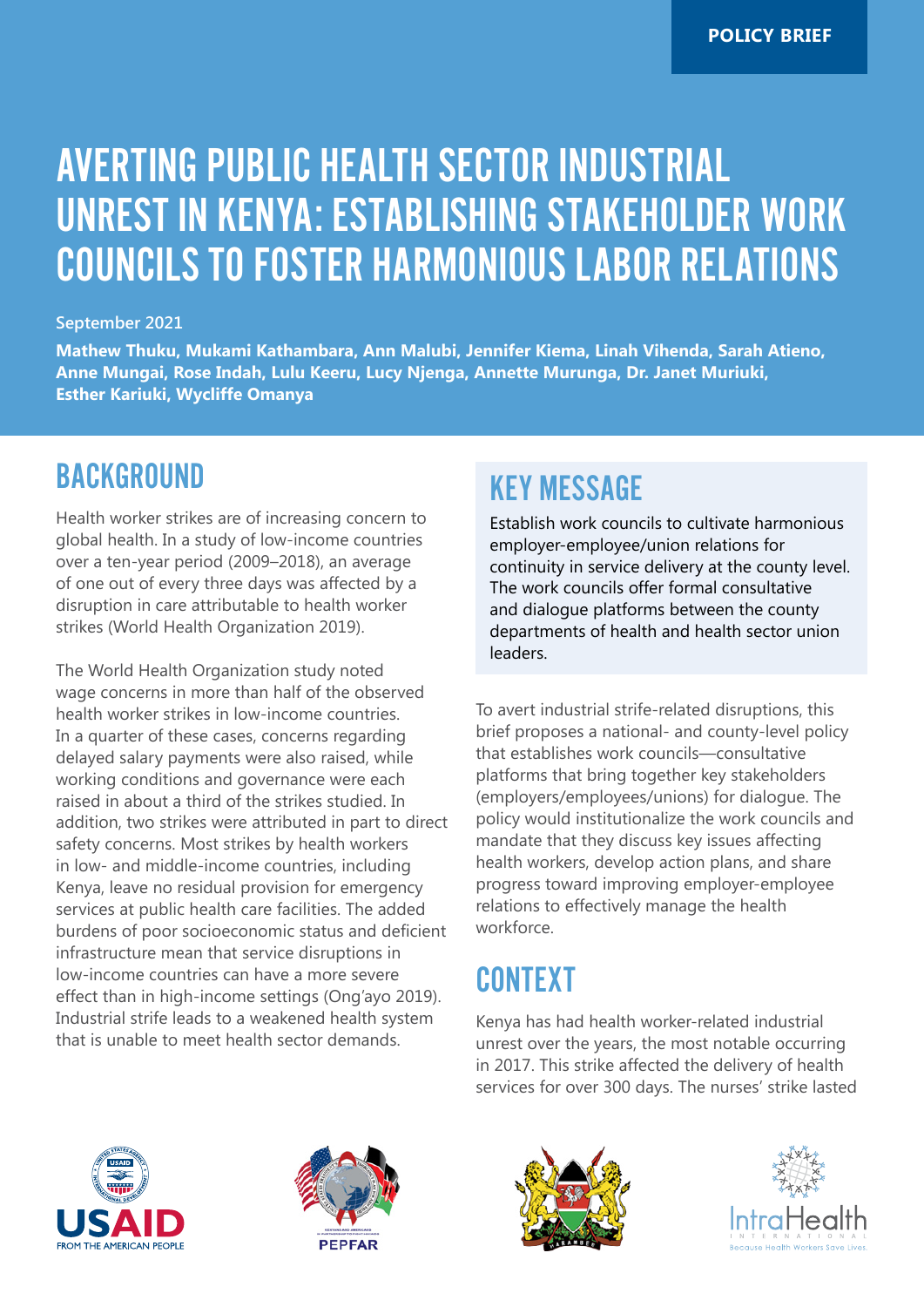**Table 1: Chronology of health worker strikes in Kenya, 2016-2017**

| <b>Nurses</b>                      |                      | Dec. 1-14, 2016            |              |              |                 |             |              |              | June 5-Nov. 2, 2017 |              |              |              | 166 days |
|------------------------------------|----------------------|----------------------------|--------------|--------------|-----------------|-------------|--------------|--------------|---------------------|--------------|--------------|--------------|----------|
| <b>Doctors</b>                     |                      | Dec. 5, 2016-Mar. 14, 2017 |              |              |                 |             |              |              |                     |              |              |              | 100 days |
| <b>Others</b>                      |                      |                            |              |              | Feb. 2-16. 2017 |             |              |              |                     |              |              |              | 14 days  |
| <b>Clinical</b><br><b>Officers</b> | Sep. 15-Oct. 5, 2017 |                            |              |              |                 |             |              |              |                     |              |              |              | 20 days  |
|                                    | Dec.<br>2016         | Jan.<br>2017               | Feb.<br>2017 | Mar.<br>2017 | Apr.<br>2017    | May<br>2017 | June<br>2017 | July<br>2017 | Aug.<br>2017        | Sep.<br>2017 | Oct.<br>2017 | Nov.<br>2017 |          |

152 days, while the doctors' strike lasted 100 days—the longest-running strikes ever experienced in Kenya. The unrest also involved other cadres, including clinical officers and 17 non-unionized cadres falling under the umbrella of Kenya's health professional associations such as pharmaceutical technologists, nutritionists, and community health assistants. Table 1 shows the chronology of health worker strikes and the cadres involved.

### SETTING THE FOUNDATION FOR **CHANGE**

With support from the USAID-funded Human Resources for Health (HRH) Kenya Mechanism led by IntraHealth International, Kenya's Council of Governors convened a stakeholders' dialogue forum in February 2018 on health worker industrial unrest. The forum brought together representatives from county governments, national government institutions (the Salaries & Renumeration Commission, Public Service Commission, and ministries of Labour, Health and Treasury), health worker trade unions, faith-based organizations, the private sector, and other relevant stakeholders. Deliberations focused on harmonious labor relations for better service delivery. The meeting determined that health worker industrial unrest fundamentally resulted from lack of a communication framework and dialogue platforms between employers and employees, and between employers and unions.

# BRIDGING THE POLICY GAP

Efforts to decrease or eliminate health worker industrial unrest require the establishment of national- and county-specific cross-cadre work councils to serve as communication, dialogue, and reporting structures between employers and unions. Work council implementation entails conducting regular consultative meetings between county department of health and county chapter union representatives to create harmonious

working relationships. The benefits of the work councils include speedy responses to health worker grievances, sustained dialogue as a basis for finding lasting solutions to sector challenges, and the timely identification of policy gaps and strategies to mitigate them. These benefits will lead to reduced disruptions in health services and improved health worker performance and will catalyze the role health workers play in promoting people's right to health care, and by extension, access to universal health coverage.

Per the Constitution of Kenya 2010, the country experiences political leadership change every five years, following the election cycle. These political changes often result in the incoming establishment changing governance approaches and priorities. Counties must develop a policy framework to guide the formation, operationalization, and sustainability of the work councils to protect their legitimacy across political cycles.

# PROGRESSIVE RESULTS

The HRH Kenya Mechanism supported delivery of a six-week, competency-based leadership, management, and governance (LMG) training, with five days of face-to-face sessions during which participants interact with facilitators. It is based on the common strategy training curriculum developed by the Ministry of Health in collaboration with partners in the health sector. IntraHealth customized the common strategy training curriculum in partnership with Strathmore Business School and incorporated the International Labour Organization (ILO)'s concepts on industrial relations. The training focuses on strengthening health systems at the county level by improving health managers' leadership and management skills to complement their technical skills. The training brought together county health management teams and health sector union leaders at the national and county levels. As a result of these trainings, 28 work councils have been established.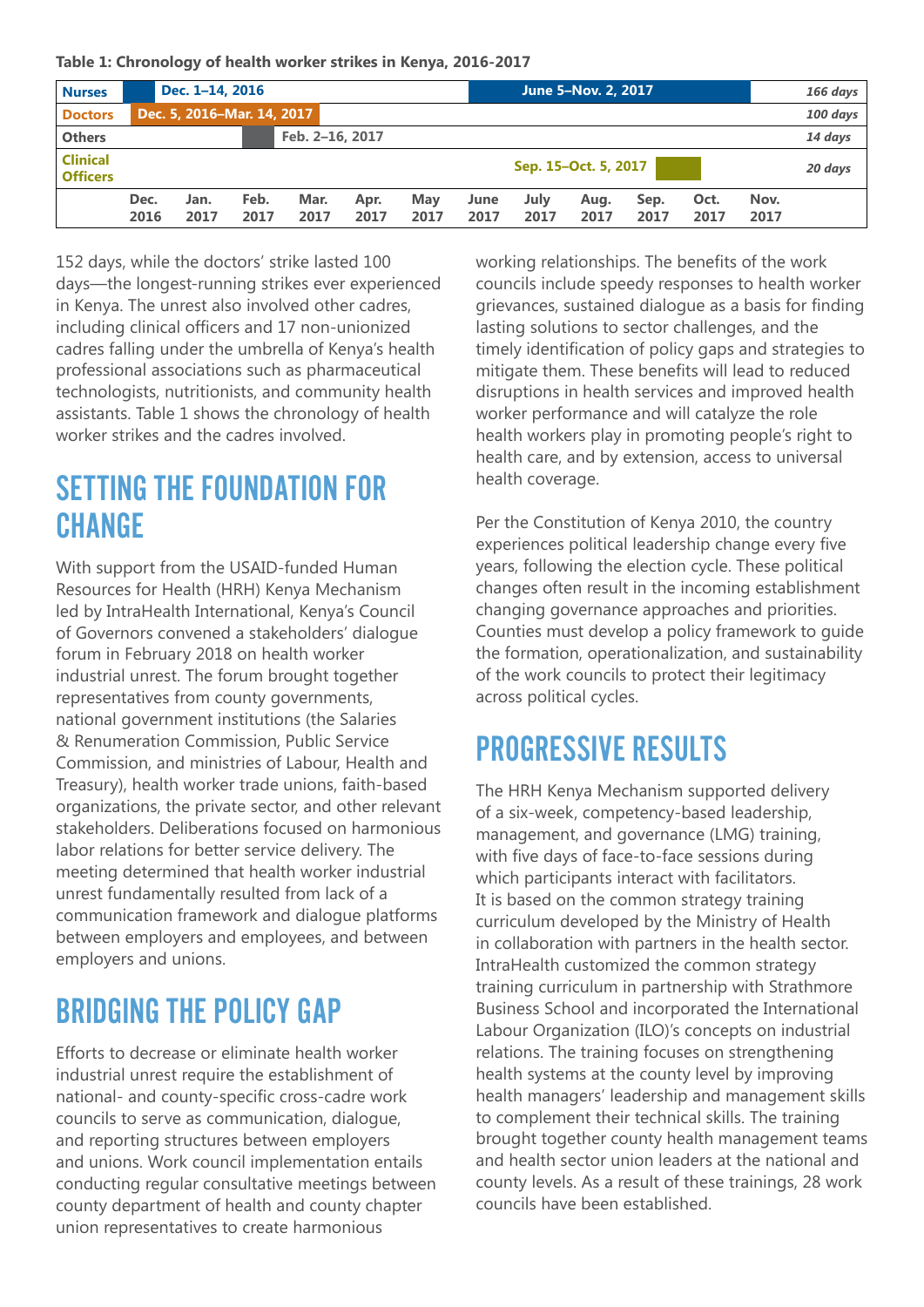The Mechanism facilitated initial biannual engagement meetings between county departments of health and county chapter union leaders in Homa Bay, Migori, Nyamira, Uasin Gishu, Nairobi, Mombasa, Kwale, Kisumu. Bungoma, Tran Nzoia, Baringo, Samburu, Nyandarua, and Meru counties to institutionalize joint county consultative committees and the establishment of work councils. This effort is contributing to improved health worker performance to better manage the delivery of health services, including those related to HIV and reproductive, maternal, newborn, child, and adolescent health (RMNCAH).

"Since the formation of the work council, we are able to freely chat on WhatsApp, sit and discuss challenges faced by health workers, and jointly make resolutions to address them. We have had no strikes since the formation of the council, and we are able to treat each other as partners in improving health service delivery in the county."

> *—Dr. Dalmas Oyugi, County Chief Officer of Health, Migori County Government*

"The work council has enabled us to freely share our sentiments/grievances, consult the health leadership without fear of victimization, and get feedback on staff promotion and gaps identified for recruitment. The leadership, management, and governance training has broadened our skills as union leaders for effective communication and leadership roles. We are part of the decision-making process on issues affecting the health workers."

*—Chrisphine Onditi, Work Council Coordinator, Chairperson of the Migori Branch of the Kenya Union of Clinical Officers, and Organizing Secretary of the Global Association of Clinical Officers and Physician Associates*

The work council concept has proved effective in averting health worker strikes. It has improved the workplace environment and has mitigated labor disputes that had the potential to disrupt health service delivery. Mombasa, Turkana, Makueni, Uasin Gishu, Homa Bay, and Nyamira counties have adopted work councils to negotiate with health workers, and strikes were successfully averted in January 2019. Kiambu, Nyeri, Kisumu, Kisii, and Nairobi counties used work councils to negotiate with nurses on early duty resumption during the January 2019 nurses' strike. In the same period, counties with no established work councils at the time, such as Laikipia, Kirinyaga, Taita Taveta, Tana River, and Vihiga, struggled to contain health worker strikes.

# POLICY RECOMMENDATIONS

A county-level policy on work councils will ensure that resources are available to support mentorship and coaching for the trade union leaders in developing county-specific union chapter dialogue framework and engagement structures. The structures will provide a better means of engagement between union and county department of health leaders, fostering improved labor relations and employer-employee dialogue. As a result, issues affecting health workers, such as delayed salary payments, poor working conditions, and career progression problems will be resolved, enabling health workers to be well-placed, skilled, and available to deliver services toward universal health coverage.

## **REFERENCES**

Ong'ayo, Gerald et al. 2019. "Effect of strikes by health workers on mortality between 2010 and 2016 in Kilifi, Kenya: a population-based cohort analysis. *The Lancet Global Health*. DOI:**[https://doi.](https://doi.org/10.1016/S2214-109X(19)30188-3) [org/10.1016/S2214-109X\(19\)30188-3](https://doi.org/10.1016/S2214-109X(19)30188-3)**

Salama Peter, Michelle McIsaac, and James Campbell. 2019. "Health workers' strikes: a plea for multisectoral action." *Bulletin of the World Health Organization*. Jul 1;97(7):443-443A **[https://www.](https://www.who.int/bulletin/volumes/97/7/19-238279/en/) [who.int/bulletin/volumes/97/7/19-238279/en/](https://www.who.int/bulletin/volumes/97/7/19-238279/en/)**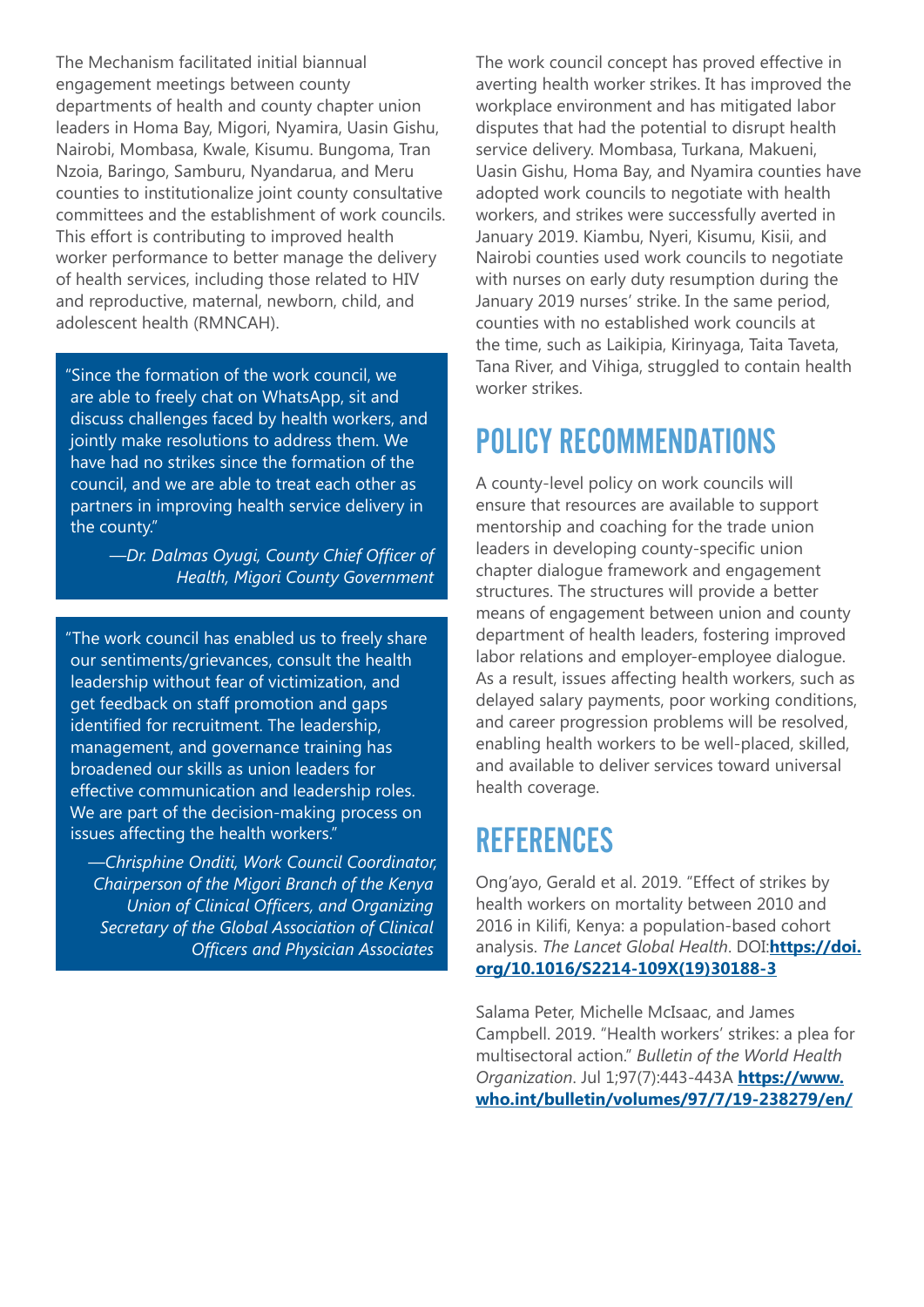# APPENDIX: PROPOSED WORK COUNCIL ESTABLISHMENT FRAMEWORK

### **1. COMPOSITION OF THE WORK COUNCIL COMMITTEE**

The work council will be composed according to the following proposed framework, which incorporates decision-makers at the county department of health and includes a maximum of 20 members.

#### **2. EXPECTED OUTPUTS**

- Documented modalities and strategies that effectively manage any dispute with the department of health, with the goal of reducing/averting health worker strikes.
- Established county-level work councils serving as a communication, dialogue, and grievance-reporting platform.
- Developed county-specific terms of references for the work councils, on meeting schedules, effective grievance handling, etc.
- Developed framework for effective communication between employers, union representatives, and health workers.

#### **3. WORK COUNCIL MEMBERSHIP**

- 1. Chief Officer of Health convener
- 2. County Director of Health member/technical advisor
- 3. County Public Service Board member member
- 4. Director of Human Resource Management member and advisor to the committee
- 5. Human Resources for Health Officer secretary
- 6. Health Administrative Officer secretary
- 7. County or regional trade union leaders (or national leaders, depending on the magnitude of the matter under discussion) – member
- 8. Union of Kenya Civil Servants representative member
- 9. Cadre chiefs of registered unions in the county, as may be decided by the committee members
- 10. A union representative (as elected by union representatives; based on each county's context the chair of the Kenya Union of Clinical Officers coordinates)
- 11. County Executive Committee member co-opted member with an oversight role

#### **4. TERMS OF REFERENCE**

- 1. Convene joint meetings on a quarterly basis.
- 2. Monitor the implementation of labor laws, social security, and employment and health and safety regulations in the county.
- 3. Determine the main causes of health worker strikes and share these causes during the meetings.
- 4. Determine the reasons for delays in salary payment/budgetary issues.
- 5. Determine the reasons for delays in resolving health worker strikes and engage the county.
- 6. Be regularly informed on the staff environment, including employment issues (promotions and discipline) and training within the sector affecting health workers.
- 7. Identify possible measures and models that the county government could adopt in case of a strike to mitigate the impact of service delivery disruptions.